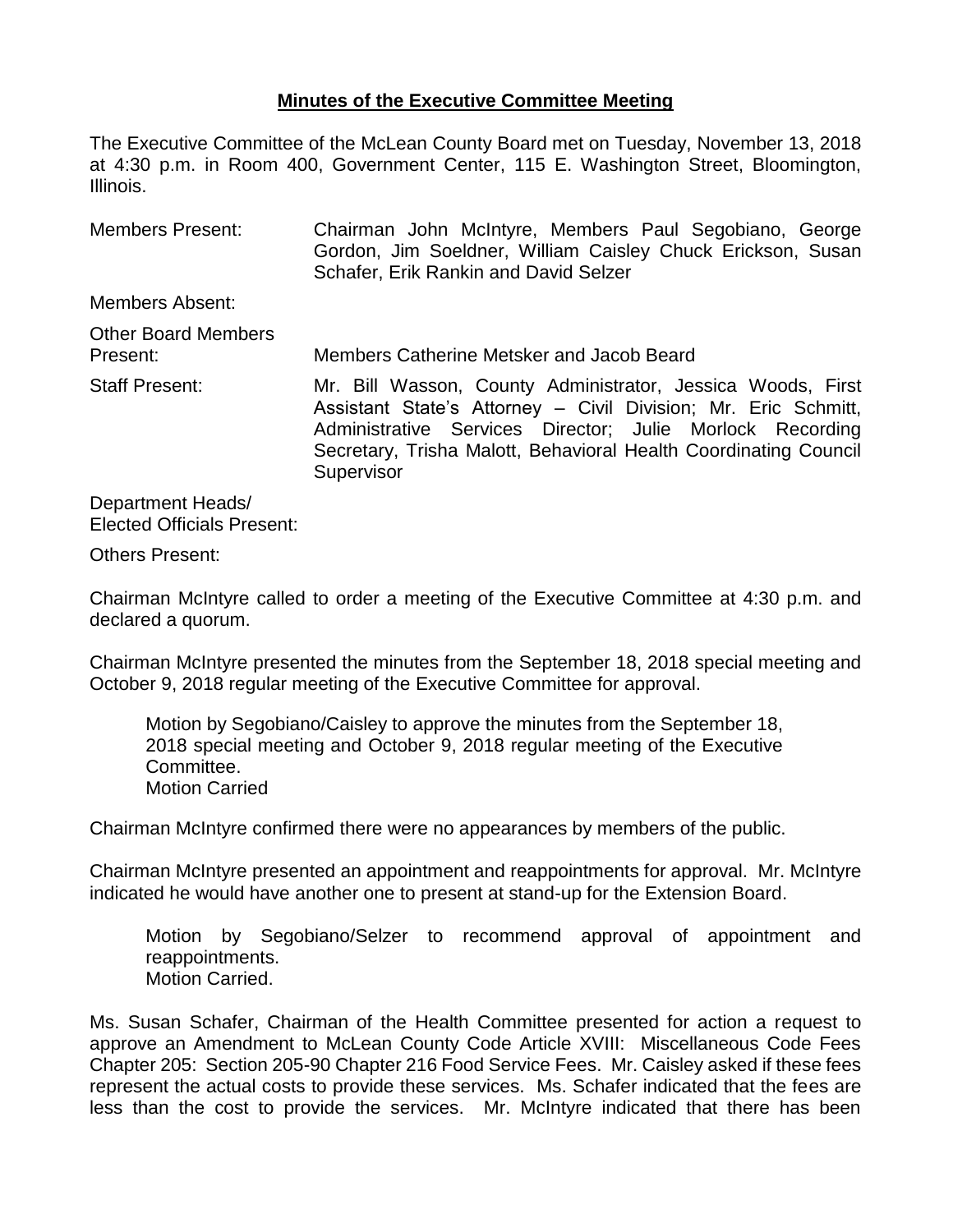Executive Committee Minutes November 13, 2018 Page **2** of **7**

discussion with the Health Department and they will be working on changes to the fee structure to be considered next year.

Motion by Schafer/Gordon to recommend approval of an Amendment to McLean County Code Article XVIII: Miscellaneous Code Fees Chapter 205: Section 205-90 Chapter 216 Food Service Fees. Motion Carried.

Ms. Schafer indicated the Health Committee had no further items for action but would have items to be consider at the Board meeting next week. Chairman McIntyre asked if there were any questions for Chairman Schafer or the Health Committee; hearing none, he thanked Ms. Schafer.

Mr. Erickson, Chairman of the Land Use and Development Committee indicated they had no items for action today but would have an item for action to be presented to the Board next week.

Mr. William Caisley, Chairman of the Transportation Committee presented for action a request to approve an Agreement for Storm Water Education Program Services with the Ecology Action Center.

Motion by Caisley/Segobiano to recommend approval of an Agreement for Storm Water Education Program Services with the Ecology Action Center. Motion Carried.

Mr. Caisley indicated they had no further items for the Committee today but would have items for the Board next week. Chairman McIntyre asked the Committee if they had any question for Mr. Caisley; hearing none, he thanked Mr. Caisley.

Mr. Paul Segobiano, Chairman of the Property Committee indicated they had no items for the Committee today but would have items for the Board next week. Chairman McIntyre asked if there were any questions for Mr. Segobiano and the Property Committee; hearing none, he thanked him.

Mr. George Gordon, Chairman of the Justice Committee presented for action a request to approve the Fiscal Year 2019 Appellate Prosecutor's Contract.

Motion by Gordon/Caisley to recommend approval of the Fiscal Year 2019 Appellate Prosecutor's Contract. Motion Carried.

Mr. Gordon presented for action a request to approve an Agreement with National Center for State Courts for Adult Redeploy Illinois Program.

Motion by Gordon/Schafer to recommend approval of an Agreement with National Center for State Courts for Adult Redeploy Illinois Program.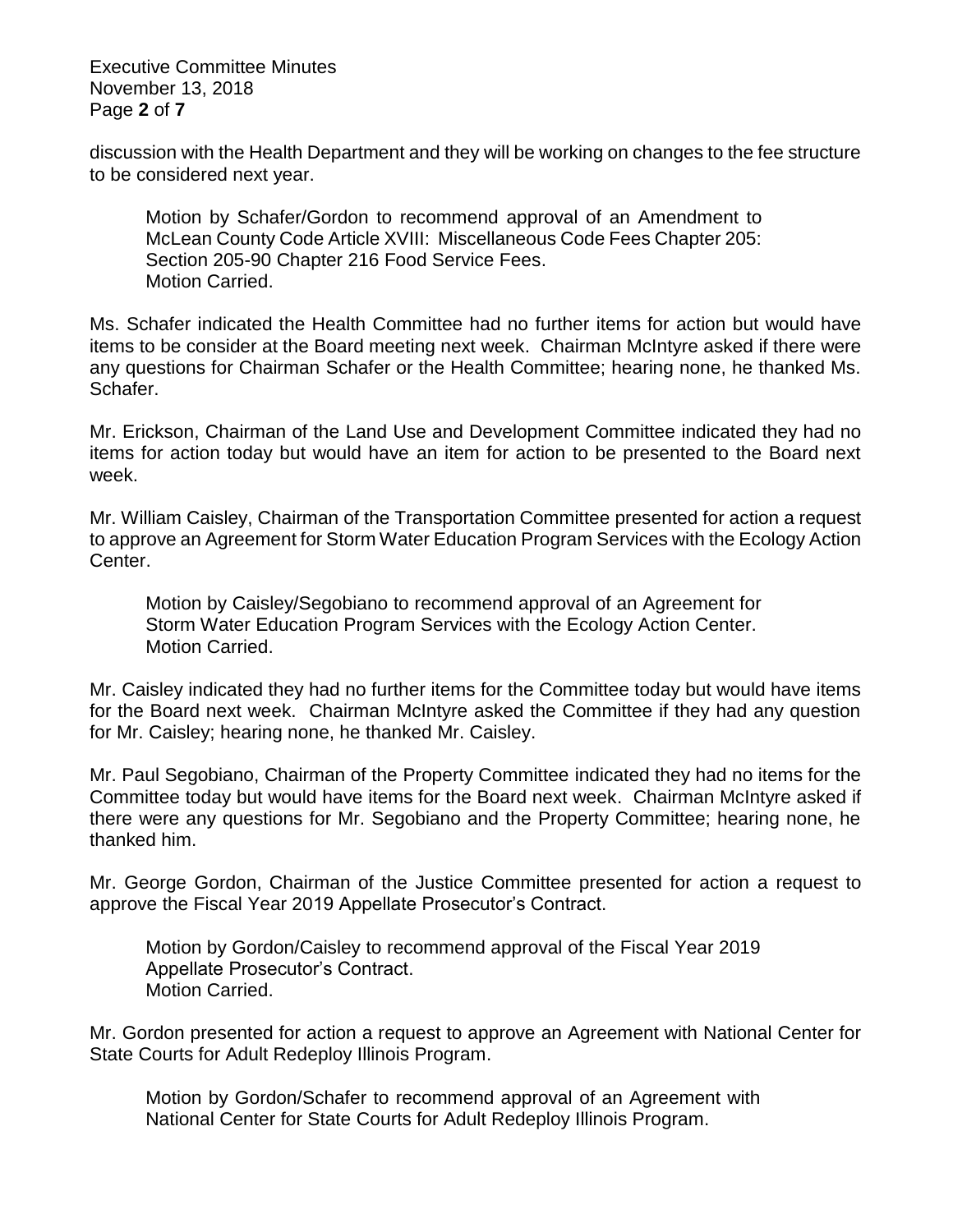Executive Committee Minutes November 13, 2018 Page **3** of **7**

Motion Carried.

Mr. Gordon presented for action a request to approve an Emergency Appropriation Ordinance Amending the McLean County Fiscal Year 2018 Combined Annual Appropriation and Budget Ordinance for Fund 0103 – Veteran's Court in the Court Services Department 0022.

Motion by Gordon/Segobiano to recommend approval of an Emergency Appropriation Ordinance Amending the McLean County Fiscal Year 2018 Combined Annual Appropriation and Budget Ordinance for Fund 0103 – Veteran's Court in the Court Services Department 0022. Motion Carried.

Mr. Gordon presented for action a request to approve an Intergovernmental Agreement between the City of Bloomington and the County of McLean regulating the use by the County of McLean of the Police Shooting Range Facility of the City of Bloomington.

Motion by Gordon/Selzer to recommend approval of an Intergovernmental Agreement between the City of Bloomington and the County of McLean regulating the use by the County of McLean of the Police Shooting Range Facility of the City of Bloomington Motion Carried.

Mr. Gordon indicated the Justice Committee had nothing further for the Committee today. Chairman McIntyre asked if there were any questions for Mr. Gordon and the Justice Committee, hearing none, he thanked him.

Mr. Dave Selzer, Chairman of the Finance Committee, presented for action a request to approve the Fiscal Year 2019 Compensation Plan. Mr. Selzer pointed out that last year there were layoffs and no pay increases, and this year there will be an across the board increase but still no merit increase. Mr. Caisley asked when the last year was that merit increases were offered. Mr. Wasson stated that they were offered in 2017.

Motion by Selzer/Schafer to recommend approval of the Fiscal Year 2019 Compensation Plan. Motion Carried.

Mr. Selzer indicated he had no further items for action for the Executive Committee but would have items for the Board next week. He indicated that they would be bringing to board the Economic Development Loan program to the Board and would be having a stand up meeting to discuss changes to that proposal. He thanked all the members of the Finance Committee for their work on the proposal. Chairman McIntyre asked if the Committee had any questions for Mr. Selzer or the Finance Committee; hearing none, he thanked Mr. Selzer.

Mr. Bill Wasson, County Administrator presented for action a request to review and approve the Shared Sale Tax/Municipalities Budget (0007-0001-0060). Mr. Schmitt handed out further detail for the budget. Mr. Wasson indicated that this includes the Behavioral Health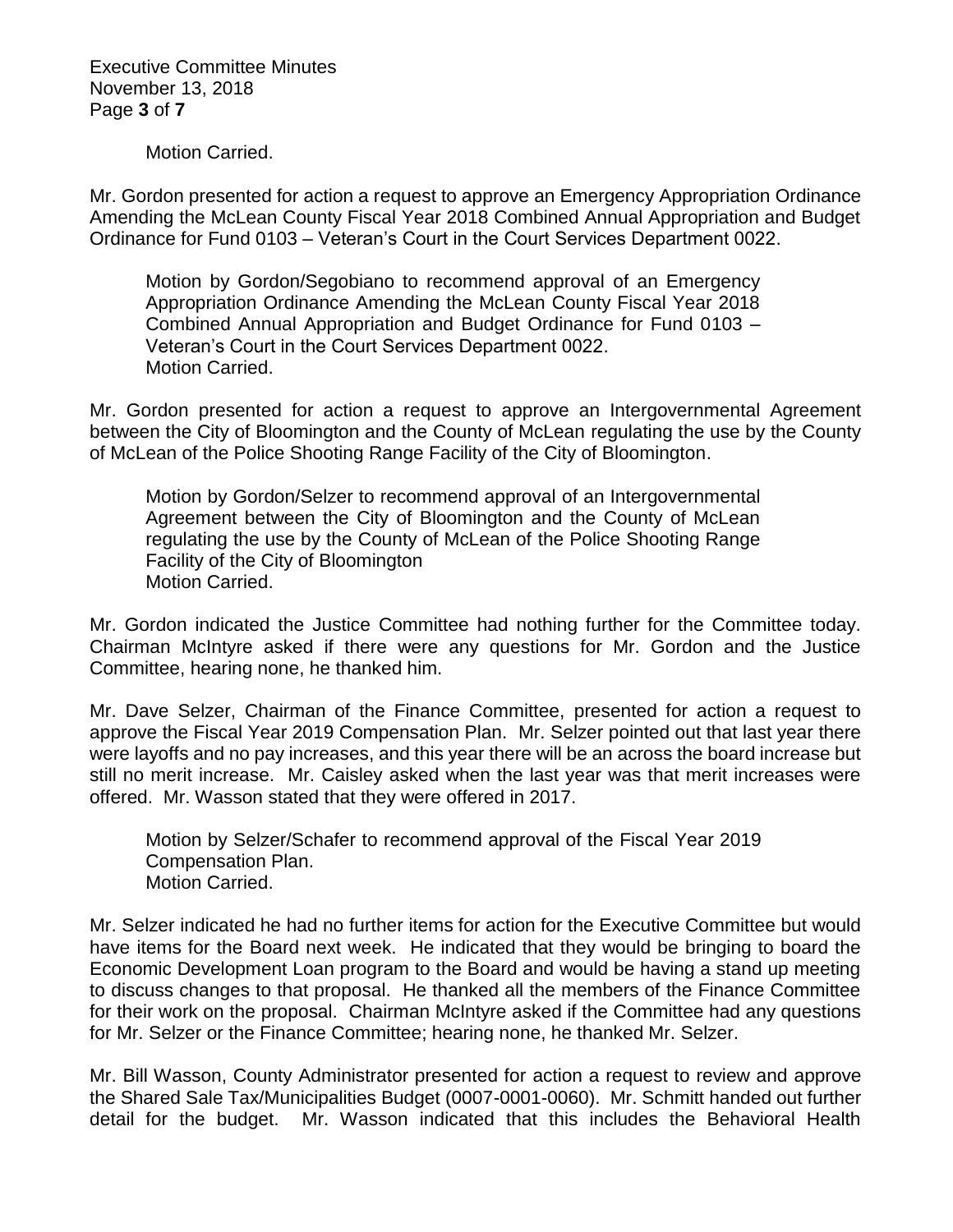Executive Committee Minutes November 13, 2018 Page **4** of **7**

Coordinating Council budget that includes the Frequent User Service Enhancement project and the Triage program budget for 2019. The County was successful in their partnership with CHS for funding from the Department of Human Services. He stated that there was also the general budget involving transfers for the Justice System and mental health initiatives.

Motion by Selzer/Schafer to recommend approval of the Shared Sale Tax/Municipalities Budget (0007-0001-0060) Motion Carried.

Mr. Wasson presented for review and approval budgets under the County Board (0001-0001- 0001 and 0001-0001-0100). Mr. Wasson indicated that this budget reflects actions that were taken by other oversight committees and it remains a balanced budget.

Motion by Segobiano/Gordon to recommend approval of budgets under the County Board (0001-0001-0001 and 0001-0001-0100) Motion Carried.

Mr. Wasson presented for review and approval the Regional Planning Commission Budget (0001-0010-0010). Mr. Wasson stated that during a process of review of fiscal reporting it was identified that the Regional Planning Commission has for the last 50 years operated under the County FEIN number. He stated the County Regional Planning Commission is formed under the County Code and County Statutes, but has not been treated as such under our budget process. Mr. Wasson stated that because this is a County entity and their employees are County employees it was determined with the assistance of our outside auditors that their budget should fall under the County and report to the County Board. Mr. Wasson stated that this budget comes forward as a balanced budget and with the knowledge and support of the Town and the City who are intergovernmental partners. Ms. Schafer asked if the County Board would have oversight such as MetCom. Mr. Wasson agreed it would be similar to Metcom and would report to the Executive Committee.

Motion Gordon/Selzer to recommend approval of the Regional Planning Commission Budget (0001-0010-0010) Motion Carried.

Vice Chairman Soeldner presented for consideration and approval 2019 Departmental Budgets under the Oversight of the Executive Committee.

Motion by Soeldner/Selzer to recommend approval of 2019 Departmental Budgets under the oversight of the Executive Committee. Motion Carried.

Chairman Selzer presented for consideration and approval of 2019 Departmental Budgets under the Oversight of the Finance Committee.

Motion by Selzer/Rankin to recommend approval of the 2019 Departmental Budgets under the Oversight of the Finance Committee as amended.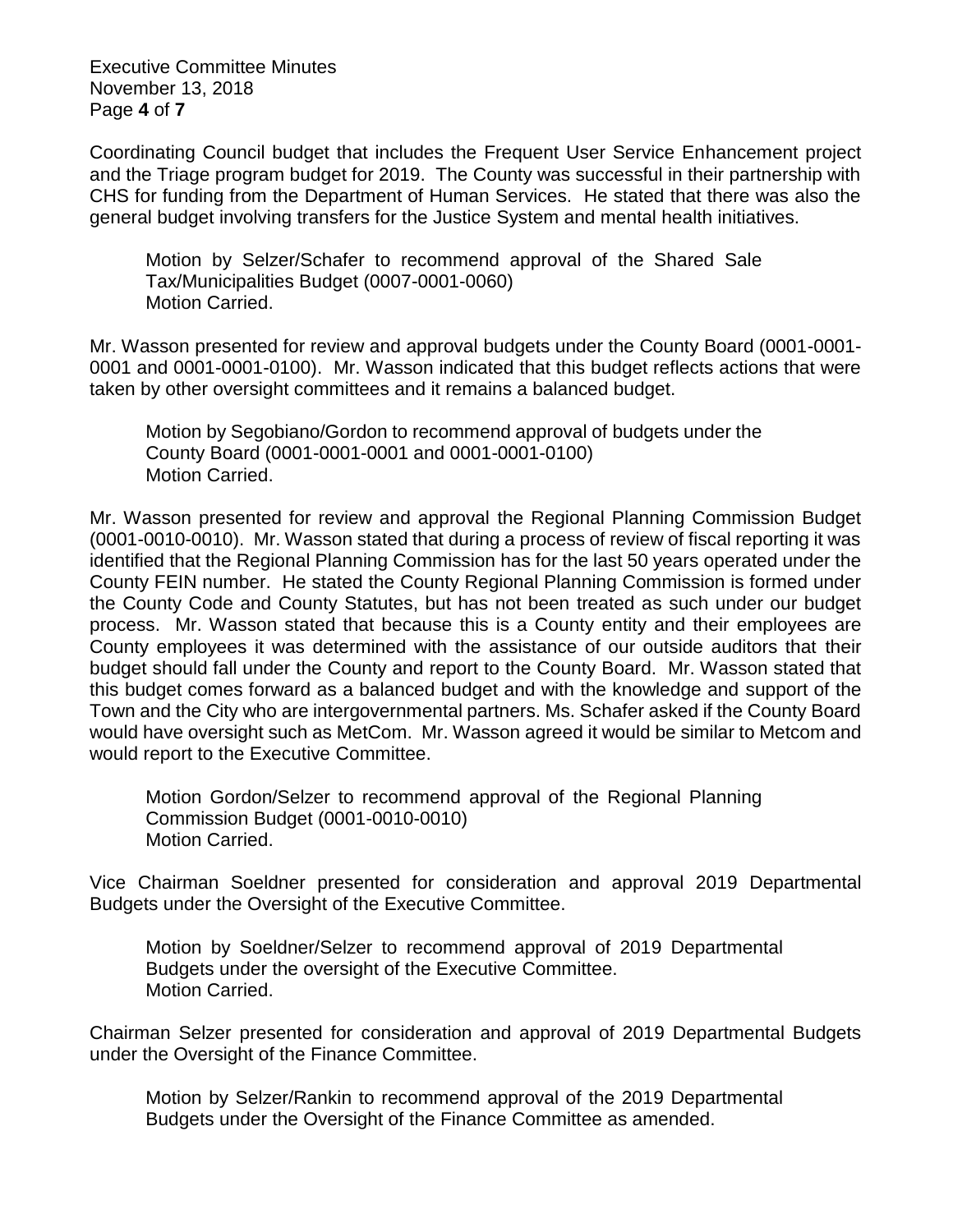Executive Committee Minutes November 13, 2018 Page **5** of **7**

Motion Carried.

Chairman Gordon presented for consideration and approval 2019 Departmental Budgets under the Oversight of the Justice Committee.

Motion by Gordon/Schafer to recommend approval of the 2019 Departmental Budgets under the Oversight of the Justice Committee. Motion Carried.

Chairman Erickson presented for consideration and approval 2019 Departmental Budgets under the Oversight of the Land Use and Development Committee.

Motion by Erickson/Gordon to recommend approval of the 2019 Departmental Budgets under the Oversight of the Land Use and Development Committee. Motion Carried.

Chairman Segobiano presented for consideration and approval of 2019 Departmental Budgets under the Oversight of the Property Committee.

Motion by Segobiano/Selzer to recommend approval of the 2019 Departmental Budgets under the Oversight of the Property Committee as amended. Motion Carried.

Chairman Caisley presented for consideration and approval the 2019 Departmental Budgets under the Oversight of the Transportation Committee.

Motion by Caisley/Soeldner to recommend approval of the 2019 Departmental Budgets under the Oversight of the Transportation Committee. Motion Carried.

Chairman Schafer presented for consideration and approval the 2019 Department Budgets under the Oversight of the Health Committee.

Motion by Schafer/Rankin to recommend approval of the 2019 Departmental Budgets under the Oversight of the Health Committee. Motion Carried.

Chairman McIntyre presented a request to approve the Fiscal Year 2019 Combined Annual Appropriation and Budget Ordinance, as Recommended by the various Oversight Committees.

Motion by Soeldner/Segobiano to recommend approval of the Fiscal Year 2019 Combined Annual Appropriation and Budget Ordinance, as Recommended by the Oversight Committees. Motion Carried.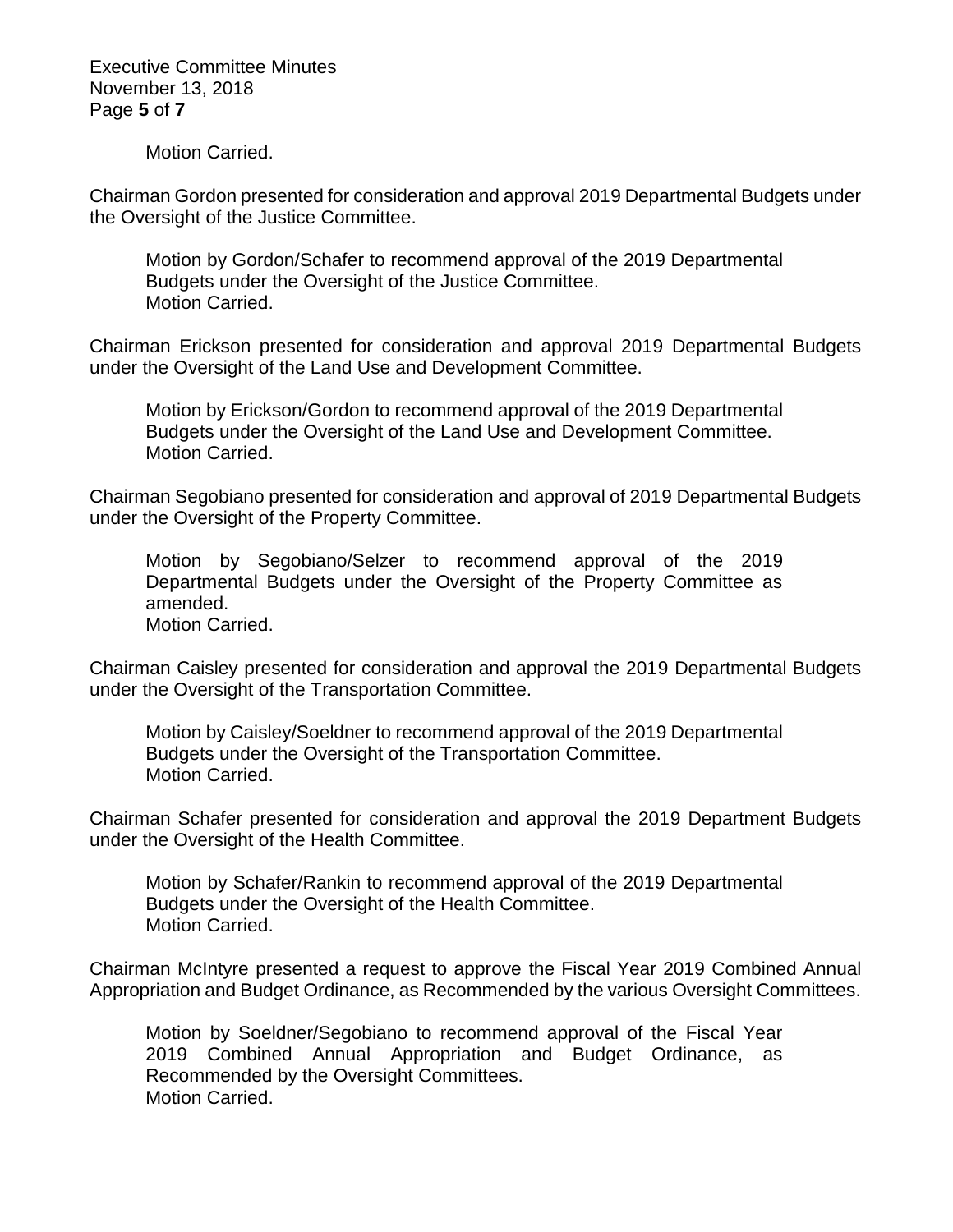Executive Committee Minutes November 13, 2018 Page **6** of **7**

Chairman McIntyre presented for action a request to approve the McLean County 2018 Tax Levy Ordinance.

Motion by Rankin/Schafer to recommend approval of the McLean County 2018 Tax Levy Ordinance. Motion Carried.

Chairman McIntyre presented for action a request to approve an Amendment to the Full Time Equivalent (FTE) Resolution for Fiscal Year 2019.

Motion by Selzer/Caisley to recommend approval of an Amendment to the Full Time Equivalent (FTE) Resolution for Fiscal Year 2019. Motion Carried.

Chairman McIntyre presented for action a request to approve the Five Year Capital Improvement Budget, as recommended by the various Oversight Committees.

Motion by Segobiano/Rankin to recommend approval of the Five Year Capital Improvement Budget, as recommended by the various Oversight Committees. Motion Carried.

Chairman McIntyre asked if there was any other business or communications to come before the Committee. Mr. McIntyre stated that the Board would be losing a lot of combined experience with individuals leaving the Board in December and wanted to thank them for all of their dedication and service to the residents of the County. Mr. Wasson agreed with Mr. McIntyre. Mr. Wasson also thanked everyone for their assistance with the 2019 budget.

Chairman McIntyre presented for approval bills as forwarded by the Auditor in the amount of \$207,486.36

## MCLEAN COUNTY BOARD COMMITTEE REPORT PAGE 1 OF 7 AS OF 10/31/2018 **EXPENDITURE SUMMARY BY FUND**

**Executive Committee** 

| <b>FUND</b> | <b>FUND TITLE</b>         | <b>PENDING TOTAL</b> | PREPAID TOTAL | <b>FUND TOTAL</b> |
|-------------|---------------------------|----------------------|---------------|-------------------|
| 0001        | GENERAL FUND              |                      | \$191,480.71  | \$191,480.71      |
| 0136        | VETERANS ASSISTANCE COMM. |                      | \$7,098.15    | \$7,098.15        |
| 0159        | WASTE MANAGEMENT FUND     |                      | \$8,907.50    | \$8,907.50        |
|             |                           |                      | \$207,486.36  | \$207,486.36      |

COMPTERE CHARMAN

Motion by Rankin/Caisley to recommend approval of the Executive Committee bills as presented to the Committee by the County Auditor for \$207,486.36. Motion carried.